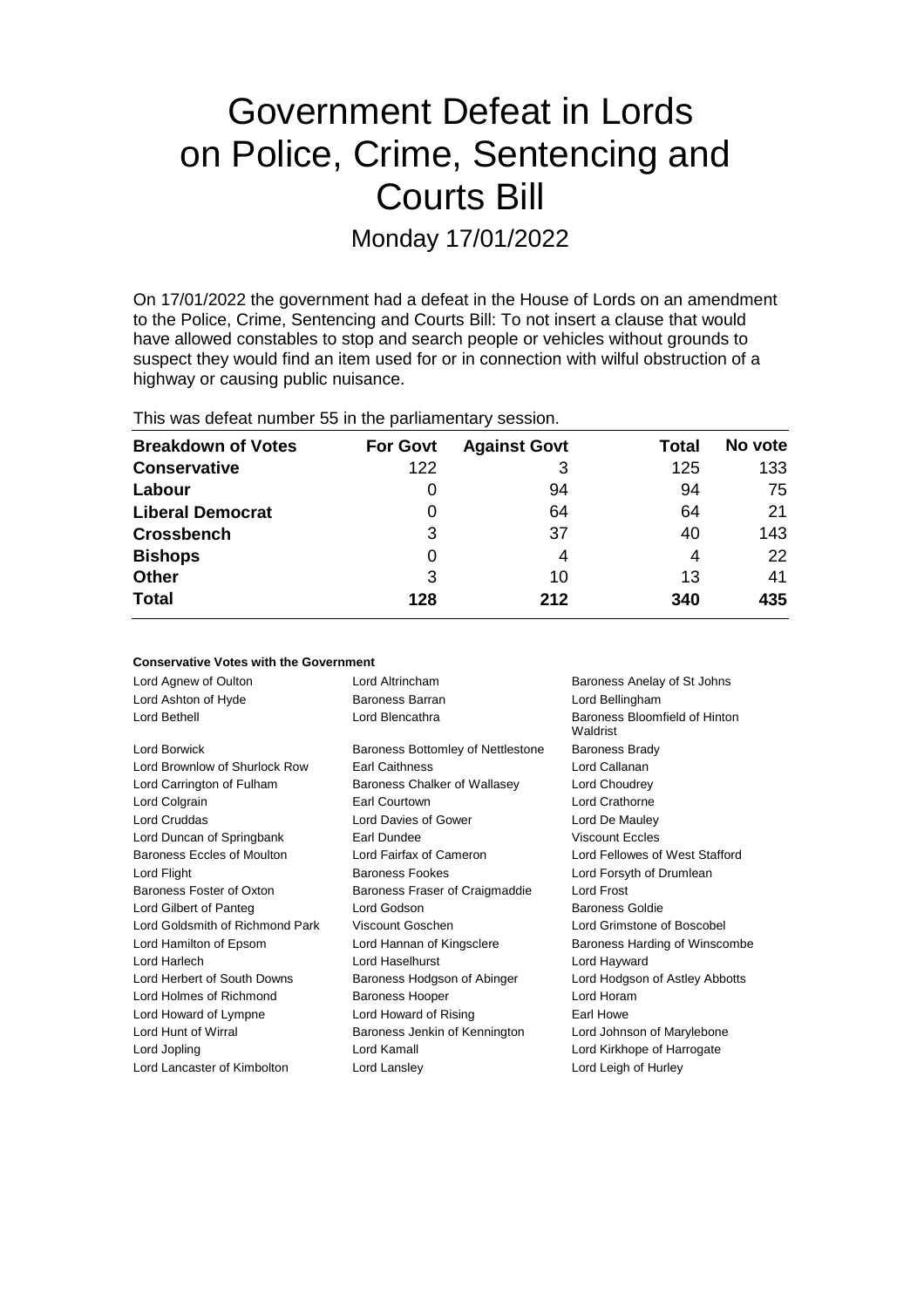| Lord Lexden                          |
|--------------------------------------|
| Lord Lingfield                       |
| <b>Baroness Manzoor</b>              |
| Lord Mendoza                         |
| Baroness Morgan of Cotes             |
| <b>Baroness Neville-Rolfe</b>        |
| Lord Norton of Louth                 |
| <b>Lord Pickles</b>                  |
| Lord Reay                            |
| Baroness Sanderson of Welton         |
| Lord Sassoon                         |
| Lord Selkirk of Douglas              |
| Lord Shinkwin                        |
| Lord Sterling of Plaistow            |
| <b>Baroness Stroud</b>               |
| Lord Udny-Lister                     |
| <b>Baroness Verma</b>                |
| <b>Baroness Williams of Trafford</b> |
| Lord Young of Cookham                |

Lord Lilley **Earl Lindsay** Earl Liverpool **Earl Lingfield Earl Lord Mancroft** Lord McInnes of Kilwinning Lord McLoughlin Baroness Meyer **Baroness Mobarik** Lord Moylan **Cones Lord Moylan** Baroness Neville-Jones Baroness Nicholson of Winterbourne Baroness Noakes Lord Offord of Garvel **Lord Parkinson of Whitley Bay** Lord Polak **Lord Popat** Lord Ribeiro **Lord Robathan** Lord Sandhurst **Lord Sandhurst** Baroness Sater Baroness Scott of Bybrook Lord Sharpe of Epsom Lord Sherbourne of Didsbury Lord Smith of Hindhead Baroness Stedman-Scott Lord Stewart of Dirleton Baroness Stowell of Beeston Viscount Trenchard Lord True Lord Vaizey of Didcot Baroness Vere of Norbiton Lord Wei **Lord Wharton of Yarm** Lord Wolfson of Tredegar Baroness Wyld Viscount Younger of Leckie

### **Conservative Votes against the Government**

Baroness Altmann Lord Deben Baroness Fairhead

## **Labour Votes with the Government**

**Labour Votes against the Government** Baroness Adams of Craigielea Lord Adonis **Baroness Amos** Baroness Amos Baroness Andrews **Communist Contract Baroness Andrews** Lord Bach **Baroness Bakewell** Lord Berkeley **Baroness Blake of Leeds** Baroness Blower Lord Boateng Lord Bradley Lord Bragg Baroness Bryan of Partick Lord Campbell-Savours Lord Carter of Coles Lord Cashman Baroness Chakrabarti Viscount Chandos Baroness Chapman of Darlington Lord Clark of Windermere Lord Coaker Lord Collins of Highbury Baroness Corston Lord Cunningham of Felling Lord Davidson of Glen Clova Lord Davies of Brixton Baroness Donaghy **Baroness Drake Lord Dubs** Lord Dubs **Lord Elder** Lord Falconer of Thoroton **Baroness Golding Baroness Colding** Lord Grantchester Lord Hacking Lord Hain Viscount Hanworth Lord Harris of Haringey **Baroness Hayman of Ullock** Baroness Hayter of Kentish Town Baroness Healy of Primrose Hill Lord Hendy Contract Report Baroness Henig Lord Howarth of Newport Lord Hunt of Kings Heath Baroness Jones of Whitchurch Baroness Kennedy of The Shaws Lord Kennedy of Southwark Lord Khan of Burnley Baroness Kingsmill **Example 2** Lord Knight of Weymouth **Baroness Lawrence of Clarendon** Lord Lennie **Lord Levy** Lord Lord Lord Lord Liddle Lord Lipsey **Baroness Lister of Burtersett** Baroness Mallalieu Lord Mandelson Baroness McIntosh of Hudnall Lord McNicol of West Kilbride Baroness Merron **Baroness Morris of Yardley** Lord Mitchell **Baroness Morris of Yardley** Baroness Osamor Baroness Pitkeathley Lord Ponsonby of Shulbrede Baroness Quin **Baroness Rebuck** Baroness Rebuck Baroness Ritchie of Downpatrick Lord Robertson of Port Ellen Lord Rooker Lord Rosser Baroness Royall of Blaisdon Baroness Sherlock Lord Sikka Baroness Smith of Basildon **Viscount Stansgate** Baroness Thornton Lord Tomlinson Lord Touhig Lord Triesman Lord Tunnicliffe **Baroness Warwick of Undercliffe** Lord Watson of Invergowrie Lord Watts **Lord West of Spithead** Baroness Whitaker Lord Whitty Baroness Wilcox of Newport Lord Winston Lord Wood of Anfield Lord Woodley Lord Young of Norwood Green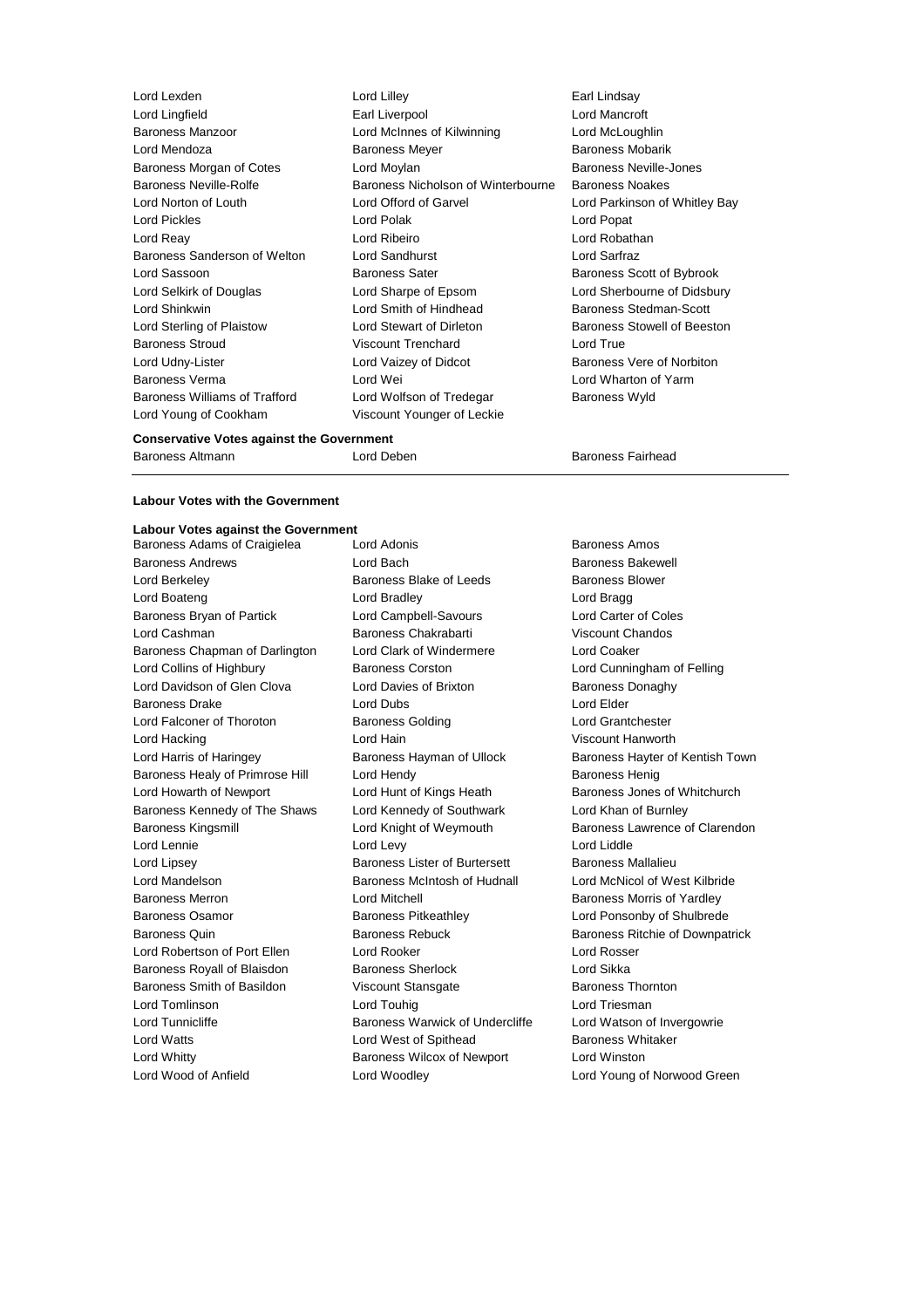## **Liberal Democrat Votes with the Government**

## **Liberal Democrat Votes against the Government**

| Lord Addington                     | Lord Allan of Hallam             | Baroness Ba<br>Mandeville |
|------------------------------------|----------------------------------|---------------------------|
| Baroness Barker                    | Lord Beith                       | <b>Baroness Be</b>        |
| Baroness Bonham-Carter of Yarnbury | <b>Baroness Brinton</b>          | Lord Bruce of             |
| Lord Burnett                       | <b>Baroness Burt of Solihull</b> | Lord Campbe               |
| Lord Clement-Jones                 | Lord Dholakia                    | Baroness Fe               |
| Lord Foster of Bath                | Lord Fox                         | <b>Baroness Ga</b>        |
| Lord German                        | Lord Goddard of Stockport        | Baroness Gre              |
| Baroness Hamwee                    | Baroness Harris of Richmond      | <b>Baroness Hu</b>        |
| Lord Hussain                       | Baroness Hussein-Ece             | Baroness Jar              |
| Baroness Jolly                     | Lord Jones of Cheltenham         | <b>Baroness Kra</b>       |
| Lord Lee of Trafford               | Lord Newby                       | Baroness No               |
| Lord Oates                         | Lord Paddick                     | Lord Palmer               |
| Baroness Parminter                 | <b>Baroness Pinnock</b>          | Lord Purvis o             |
| Baroness Randerson                 | Lord Razzall                     | Lord Redesd               |
| Lord Rennard                       | Baroness Scott of Needham Market | Lord Scriven              |
| Lord Sharkey                       | <b>Baroness Sheehan</b>          | Lord Shipley              |
| Baroness Smith of Newnham          | Lord Stephen                     | Lord Stoneha              |
| Lord Strasburger                   | <b>Lord Stunell</b>              | <b>Baroness Su</b>        |
| Lord Taverne                       | Lord Teverson                    | Baroness The              |
| <b>Baroness Thornhill</b>          | <b>Viscount Thurso</b>           | Lord Tope                 |
| Baroness Tyler of Enfield          | Lord Wallace of Saltaire         | <b>Baroness Wa</b>        |
| Lord Willis of Knaresborough       |                                  |                           |
|                                    |                                  |                           |

## roness Bakewell of Hardington Mandeville roness Benjamin rd Bruce of Bennachie rd Campbell of Pittenweem roness Featherstone roness Garden of Frognal roness Grender roness Humphreys roness Janke roness Kramer roness Northover rd Palmer of Childs Hill rd Purvis of Tweed rd Redesdale rd Stoneham of Droxford roness Suttie roness Thomas of Winchester roness Walmsley

## **Crossbench Votes with the Government**

| <b>Crossbench Votes against the Government</b> |                          |
|------------------------------------------------|--------------------------|
| Lord Aberdare                                  | Lord Alton of Liverpool  |
| Lord Berkeley of Knighton                      | <b>Baroness Boycott</b>  |
| <b>Baroness Bull</b>                           | Lord Carlile of Berriew  |
| Viscount Colville of Culross                   | <b>Baroness Coussins</b> |
| Baroness D'Souza                               | Baroness Falkner of Ma   |
| Lord Freyberg                                  | Baroness Grey-Thomp      |
| <b>Baroness Hollins</b>                        | Baroness Hunt of Beth    |
| <b>Baroness Kidron</b>                         | Lord Macdonald of Rive   |
| <b>Baroness Neuberger</b>                      | Baroness O'Loan          |
| Lord Ramsbotham                                | Lord Ricketts            |
| Lord Thomas of Cwmgiedd                        | Lord Trevethin and Oal   |
| Baroness Watkins of Tavistock                  | Duke of Wellington       |
| <b>Baroness Worthington</b>                    |                          |
|                                                |                          |

Lord Carlile of Berriew Earl Clancarty Baroness Coussins **Lord Crisp** Baroness Falkner of Margravine Baroness Finlay of Llandaff Baroness Grey-Thompson Baroness Hayman Baroness Hunt of Bethnal Green Lord Kerslake Lord Macdonald of River Glaven Baroness Masham of Ilton Baroness O'Loan Baroness Prashar Lord Ricketts **Lord Russell of Liverpool** Lord Trevethin and Oaksey Lord Turner of Ecchinswell Duke of Wellington Baroness Wheatcroft

Lord Hogan-Howe **Lord Pannick** Corresponding Mannick Viscount Waverley

Lord Anderson of Ipswich Baroness Boycott **Lord Brown of Eaton-under-Heywood** 

#### **Bishop Votes with the Government**

| <b>Bishop Votes against the Government</b> |                   |                 |  |  |  |
|--------------------------------------------|-------------------|-----------------|--|--|--|
| Bishop of Birmingham                       | Bishop of Bristol | Bishop of Leeds |  |  |  |
| Bishop of London                           |                   |                 |  |  |  |

## **Other Votes with the Government**

Lord Empey **Lord Faulks** Lord Faulks **Lord Cadhia**